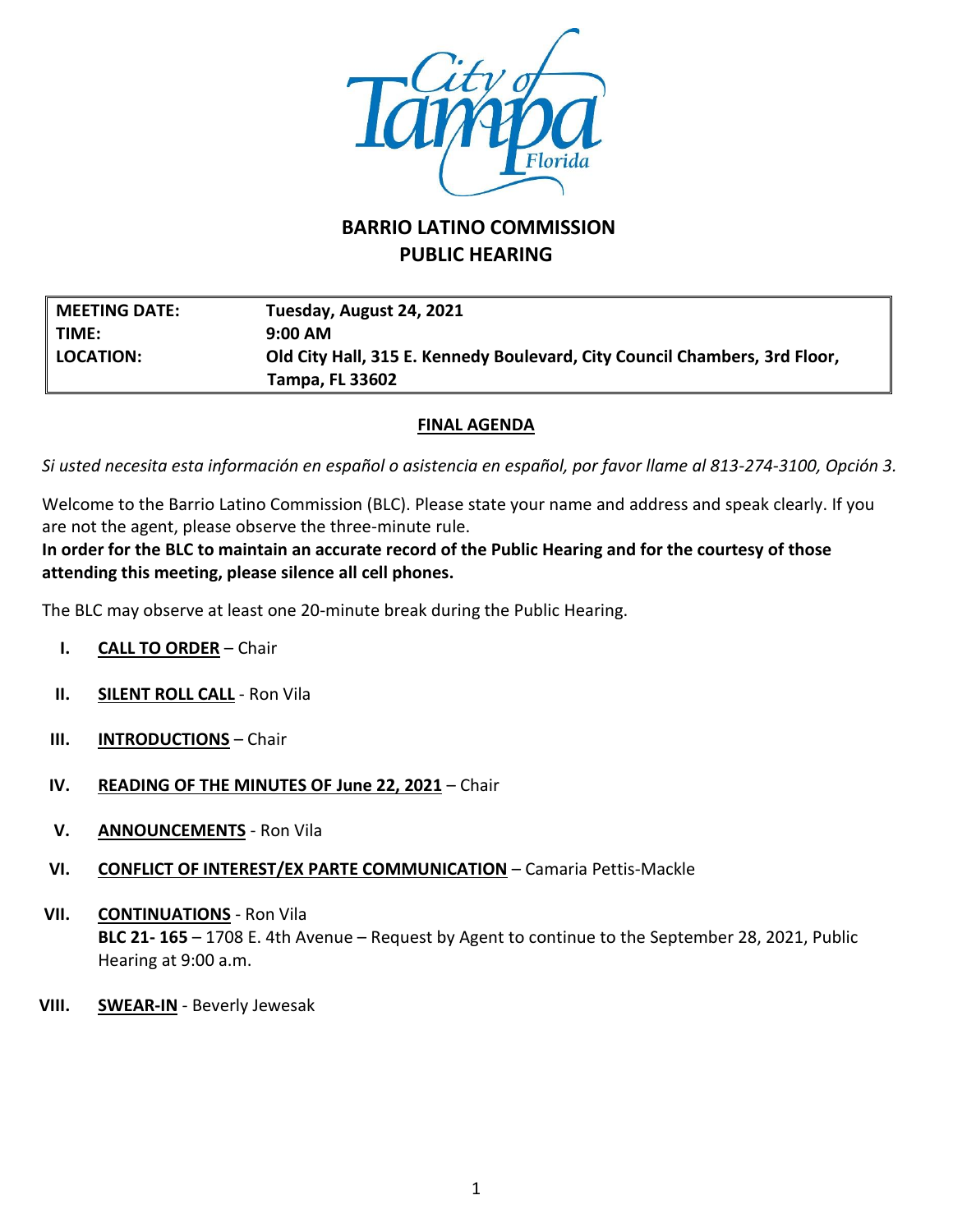## **IX. ITEMS TO BE REVIEWED:**

| <b>BLC 21-31</b>  | <b>OWNER:</b><br>AGENT:<br><b>DISTRICT:</b><br>LOCATION:<br><b>REQUEST:</b><br><b>PURPOSE:</b> | City of Tampa<br>Courtney Orr<br>Ybor City<br>1211 E. 7th Avenue<br>(on 7th Avenue from Nuccio Parkway to 26th Street)<br>Certificate of Appropriateness - Gateway Arch Lighting Replacement<br>Commercial                                      |
|-------------------|------------------------------------------------------------------------------------------------|-------------------------------------------------------------------------------------------------------------------------------------------------------------------------------------------------------------------------------------------------|
| <b>BLC 21-145</b> | <b>OWNER:</b><br>AGENT:<br>DISTRICT:<br>LOCATION:<br><b>REQUEST:</b>                           | Magna Wealth Investment Corp.<br>Joseph Gibbons<br>Ybor City<br>1313 E. 15th Avenue<br>Certificate of Appropriateness - New Construction: Duplex,<br>Site Improvement                                                                           |
|                   | <b>PURPOSE:</b>                                                                                | Residential                                                                                                                                                                                                                                     |
| <b>BLC 21-131</b> | <b>OWNER:</b><br>AGENT:<br><b>DISTRICT:</b><br>LOCATION:<br><b>REQUEST:</b>                    | Lorenzo E. Toranzo<br>Alvaro Rodriguez<br>Ybor City<br>2903 N. 12th Street<br>Certificate of Appropriateness - New Construction: Single Family Residence,<br>Site Improvements                                                                  |
|                   | <b>PURPOSE:</b>                                                                                | Residential                                                                                                                                                                                                                                     |
| <b>BLC T21-03</b> | <b>OWNER:</b><br>AGENT:<br><b>DISTRICT:</b><br>LOCATION:<br><b>REQUEST:</b><br><b>PURPOSE:</b> | Seneca Ventures, LLC<br>Stephanie Ferrell<br>Ybor City<br>1619 E. 8th Avenue<br>Certificate of Appropriateness - ad Valorem Tax Exemption, Part II<br>Commercial                                                                                |
| <b>BLC 21-161</b> | OWNFR:<br>AGENT:<br><b>DISTRICT:</b><br>LOCATION:<br><b>REQUEST:</b><br><b>PURPOSE:</b>        | <b>Austin Michael Coats</b><br><b>Austin Michael Coats</b><br>Ybor City<br>1708 E. 15th Avenue<br>Certificate of Appropriateness - New Construction: Accessory Structure,<br>Site Improvements<br>Residential                                   |
| <b>BLC 21-164</b> | <b>OWNER:</b><br>AGENT:<br><b>DISTRICT:</b><br>LOCATION:<br><b>REQUEST:</b>                    | Ybor Patio LLC<br><b>Gregory Wehling</b><br>Ybor City<br>1512 E. 8th Avenue<br>Variance - Building height increase from 45'-0" to 60'-0" with 5'-0" for<br>parapet roof<br>Certificate of Appropriateness - New Construction: 4-story Mixed Use |
|                   |                                                                                                | <b>Building, Site Improvements</b>                                                                                                                                                                                                              |
|                   | PURPOSE:                                                                                       | Commercial                                                                                                                                                                                                                                      |